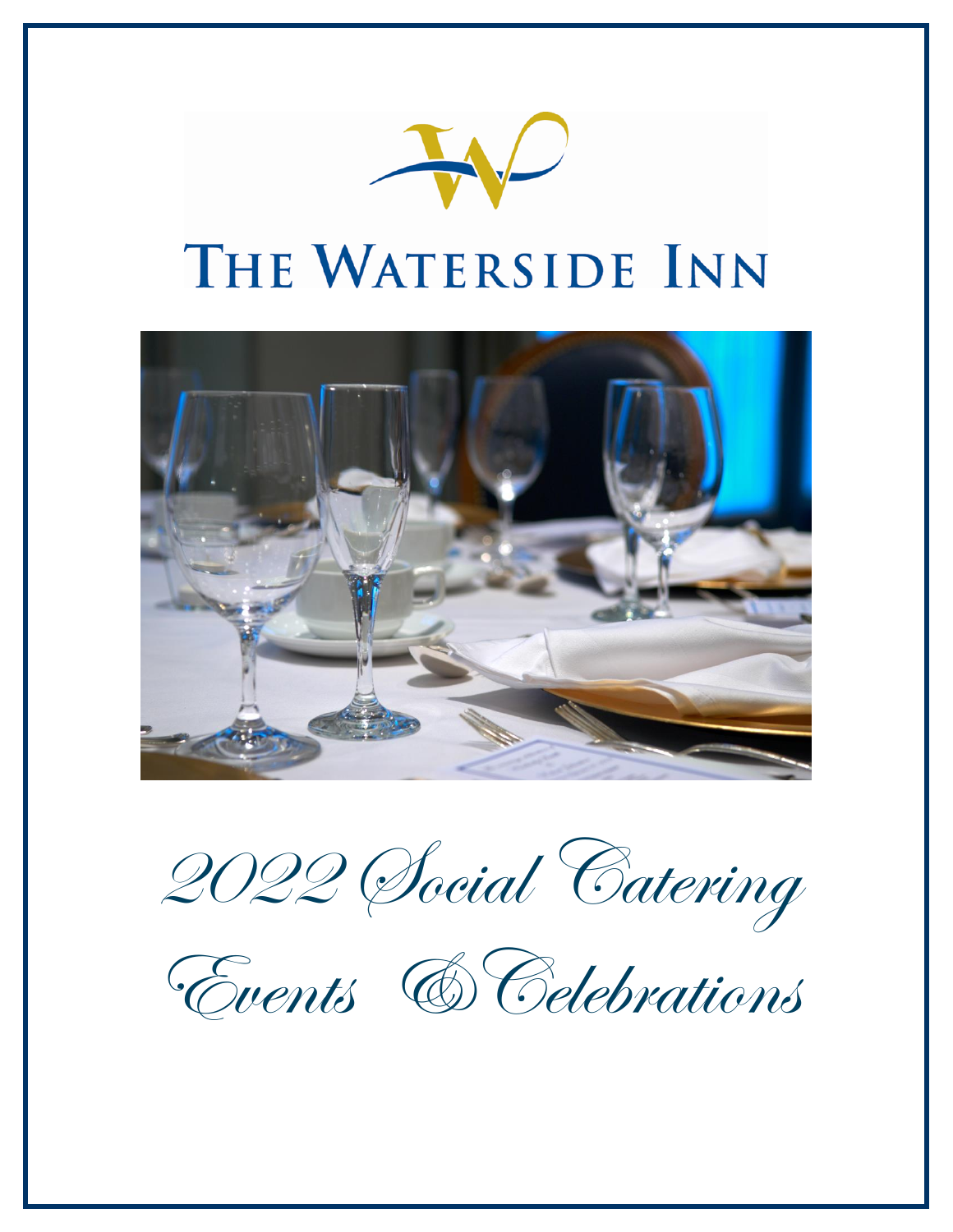## THE WATERSIDE INN **FUNCTION ROOMS & CAPACITIES**



#### **PORT CREDIT BALLROOM**

Tastefully decorated in soft aqua tones and antique crystal chandeliers, the Port Credit Ballroom offers 5,430 square feet and it is divisible into three sections; South, Centre and North. The South section features a walk-out terrace through three patio doors and the North section has three large windows. Functions hosted in the Port Credit Ballroom may select from our banquet menus. Buffet, cocktail reception and plated menus are available.

#### **RIVER ROOM**

The River Room is an intimate private dining room seating up to 16 guests, decorated with original artwork and a window allowing for natural light. Functions hosted in the River Room may choose from our Breakwater Restaurant menus or our banquet menus.





#### **BREAKWATER RESTAURANT**

Our elegant dining room welcomes its guests with tables set with sparkling silver, fine china and crisp white linen  $- a$ perfect setting for our superb cuisine. Breakwater is the only restaurant in Mississauga to have The Award of Excellence from Wine Spectator and a CAA Four-Diamond Award. It is available for non-private group meals to a maximum of 40 guests or for private events up to 80 guests with a minimum food and beverage spend requirement.

| <b>Function Room</b>        | <b>Dimensions</b> | Sq. Feet | <b>Boardroom</b> | <b>Banquet</b> | <b>Reception</b> |
|-----------------------------|-------------------|----------|------------------|----------------|------------------|
| <b>Port Credit Ballroom</b> | $117' \times 45'$ | 5,430    | n/a              | 300            | 350              |
| <b>Port Credit South</b>    | $39' \times 45'$  | 1,755    | 34               | 90             | 120              |
| <b>Port Credit Centre</b>   | $35' \times 45'$  | 1,575    | 30               | 60             | 90               |
| <b>Port Credit North</b>    | $45' \times 45'$  | 2,025    | 44               | 110            | 140              |
| <b>River Room</b>           | $23' \times 13'$  | 300      | 12               | 16             | 20               |
| <b>Breakwater</b>           | $29' \times 39'$  | 1,131    | 24               | 80             | 100              |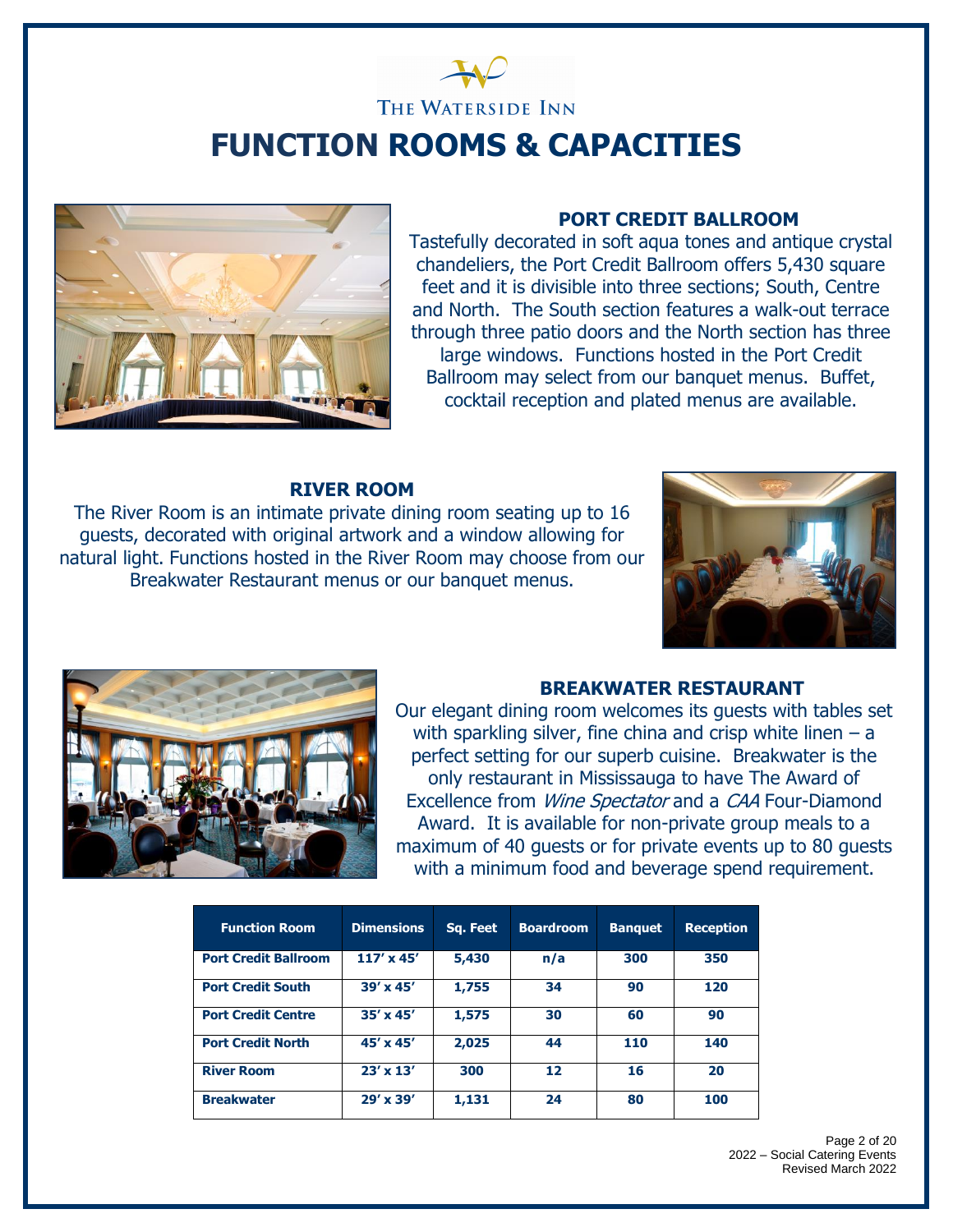

## **PLANNING YOUR EVENT**

- **All tables are set with white linens & napkins, white china, sterling silver flatware, sparkling votive candles and personalized printed menus or buffet signage.**
- **The hotel will setup a dance floor if required. The client will arrange for a DJ or band.**
- **Multiple parking options available.**
- **Complimentary coat check available.**
- **Discounted room rates may be arranged for your guests.**
- **Gold & silver charger plates are available to rent as well as chair covers (prices vary).**
- **Refer to our recommended vendor list for additional linen, décor, music, etc.**
- **Accessible parking and washrooms on the main level.**
- **Limited audio-visual equipment is available.**
- **We are happy to create a customized menu to fit your requirements.**



Page 3 of 20 2022 – Social Catering Events Revised March 2022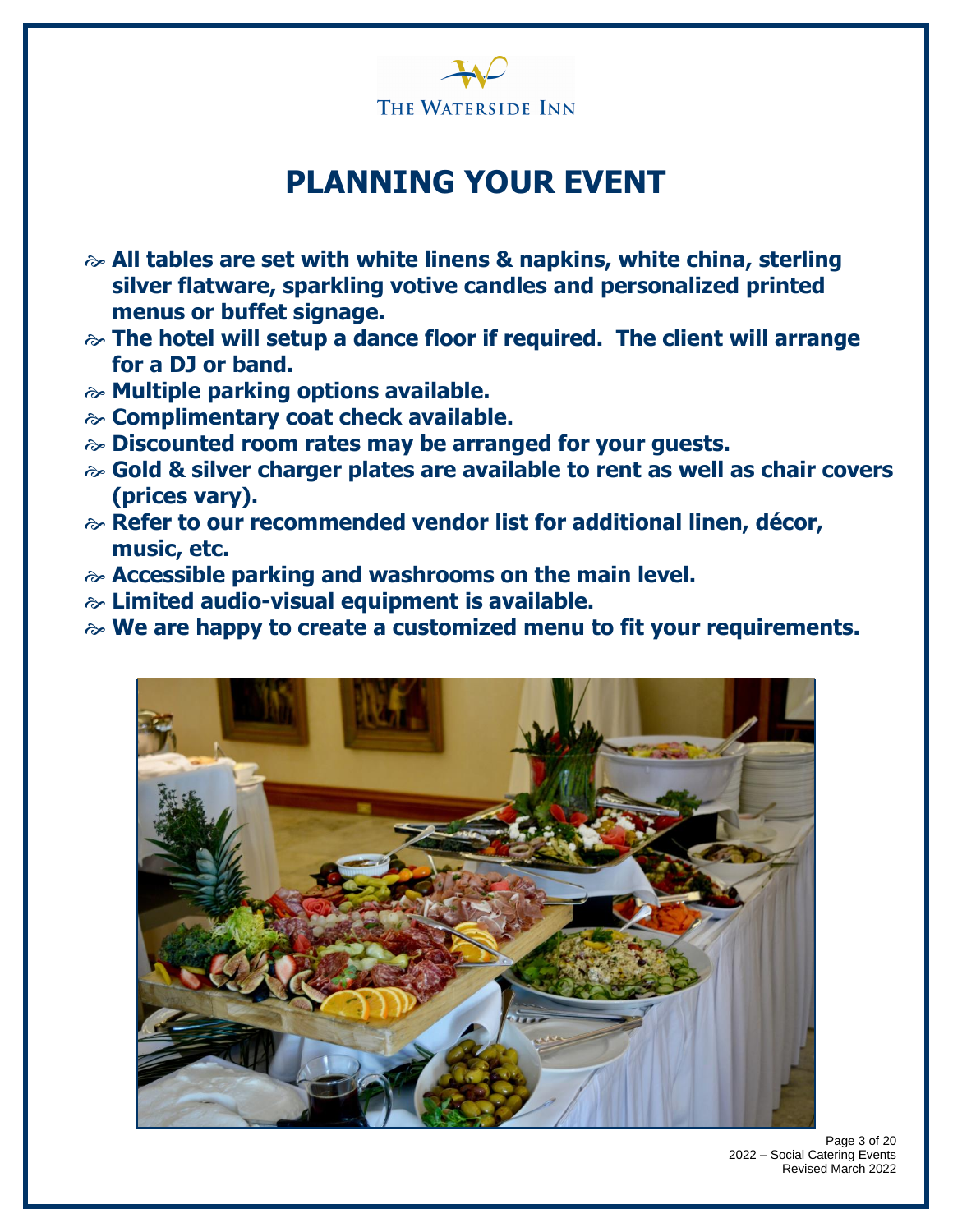

#### **CLASSIC CONTINENTAL**

Oasis Orange Juice House Cut Fresh Fruit Salad Toaster Station, Butter and Preserves Assorted Fruit Yogurts Fresh Baked Butter Croissants Banana Chocolate Coffee Bread Freshly Brewed Coffee and Assorted Tea Selection **\$23.00 per person**

#### **TRADITIONAL BREAKFAST**

Oasis Orange Juice House Cut Fresh Fruit Salad Assorted Toaster Breads and Preserves Scrambled Eggs with Aged Cheddar Country Style Breakfast Potatoes Crisp Bacon and Sausage Freshly Brewed Coffee and Assorted Tea Selection **\$29.00 per person**

#### **MARKET CAFE**

Oasis Orange Juice Fresh Baked Croissants and Preserves Scrambled Eggs, Diced Tomatoes, Chives Sautéed Mushrooms, Baby Spinach and Cherry Tomatoes Canadian Bacon Hash, Sauteed Peppers, Onion, Shredded Yukon Gold Potatoes, Fresh Cut Herbs Freshly Brewed Coffee and Assorted Tea Selection **\$30.00 per person**

#### **WATERSIDE EXECUTIVE**

Oasis Orange Juice Fresh Sliced Seasonal Fruit and Berries House Made Granola and Fruit Yogurts Assorted Toaster Breads & Preserves Butter Croissants, Breakfast Pastries Choice of Egg Frittata: Asparagus, Peppers, Brie or Bacon, Onion, Cheddar or Tomato and Scallions Shredded Potato Red Pepper Hash Crispy Bacon & Lean Turkey Sausage Freshly Brewed Coffee and Assorted Tea Selection **\$36.00 per person**

**\*Ask for our list of a la carte breakfast add-ons/enhancements available.\***

Page 4 of 20 2022 – Social Catering Events Revised March 2022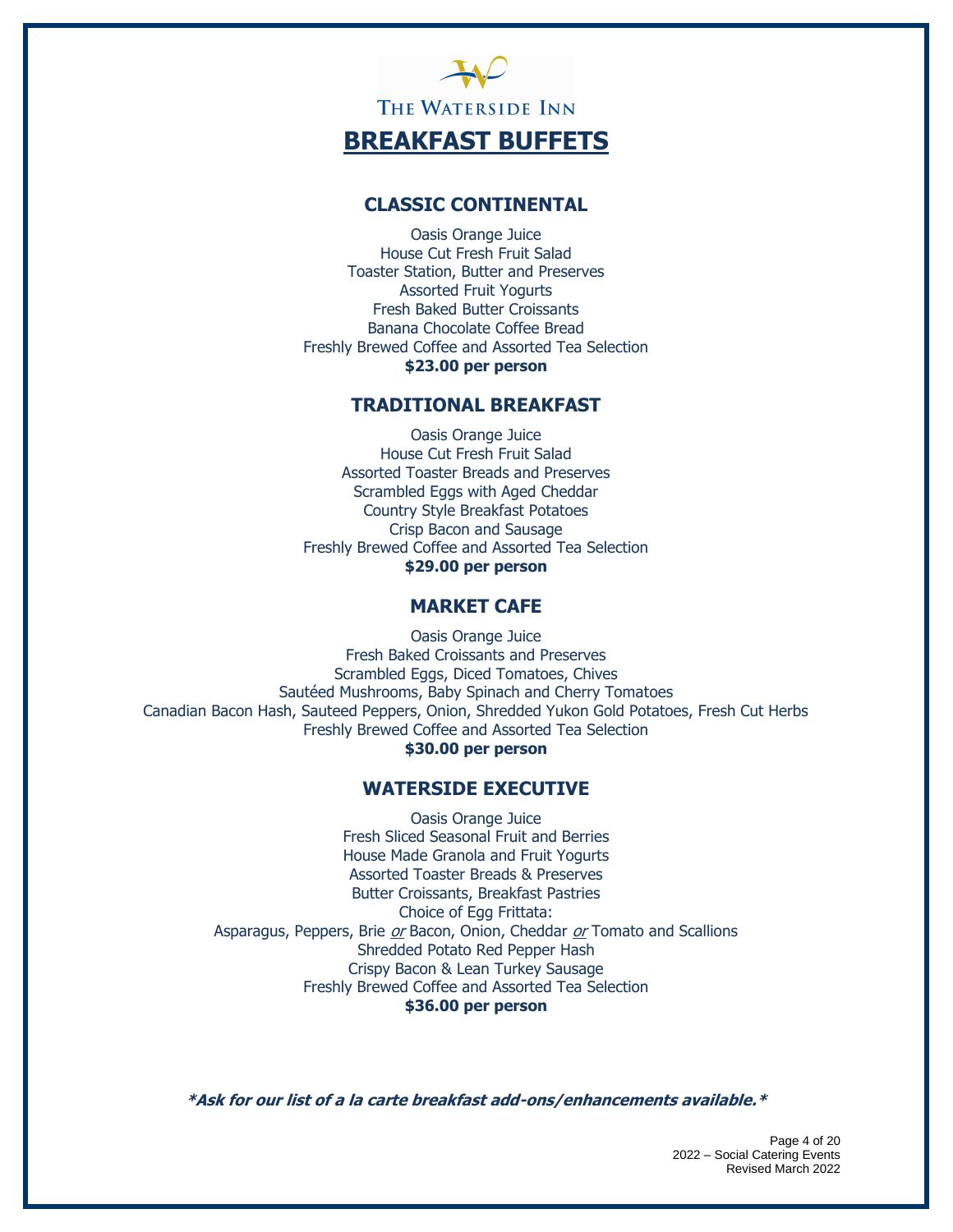

Perfect for bridal and baby showers of 15 guests or more!

**Assorted Juices Station**

**Mini Assorted Muffins and Breakfast Pastries**

**Toaster Station with Butter, Assorted Preserves and Cream Cheese**

**Scrambled Ontario Eggs with Fresh Cut Chives**

**Oven Baked Crispy Bacon and Sausage**

**Baked Roma Tomatoes with Fresh Cut Herbs and Parmesan Cheese**

**Classic Caesar Salad**

**Roasted Fingerling Potatoes with Grilled Red Onion**

**Fresh Cut Fruit & Seasonal Berries**

**Waterside Sweet Table Selection including Mini Crème Brulee and Chocolate Pot de Creme**

**Freshly Brewed Coffee and Assorted Tea Selection**



#### **Plus Your Choice of Main Dish:**

Penne Pasta Arrabiatta Tomato Sauce, Marinated Vegetables, Parmesan **\$44.00 per person**

> Seared Herb Chicken Supreme Grilled Ratatouille Vegetables, Crumbled Feta **\$46.00 per person**

> > Cajun Vegetable Stuffed Tilapia Citrus Tomato Caper Butter Sauce **\$46.00 per person**

Fried Chicken and Waffle Pepperoncini Peppers, Maple Garlic Sauce **\$48.00 per person**

Seared Five Spiced Atlantic Salmon Brown Butter Green Beans, Almonds **\$51.00 per person**

> Page 5 of 20 2022 – Social Catering Events Revised March 2022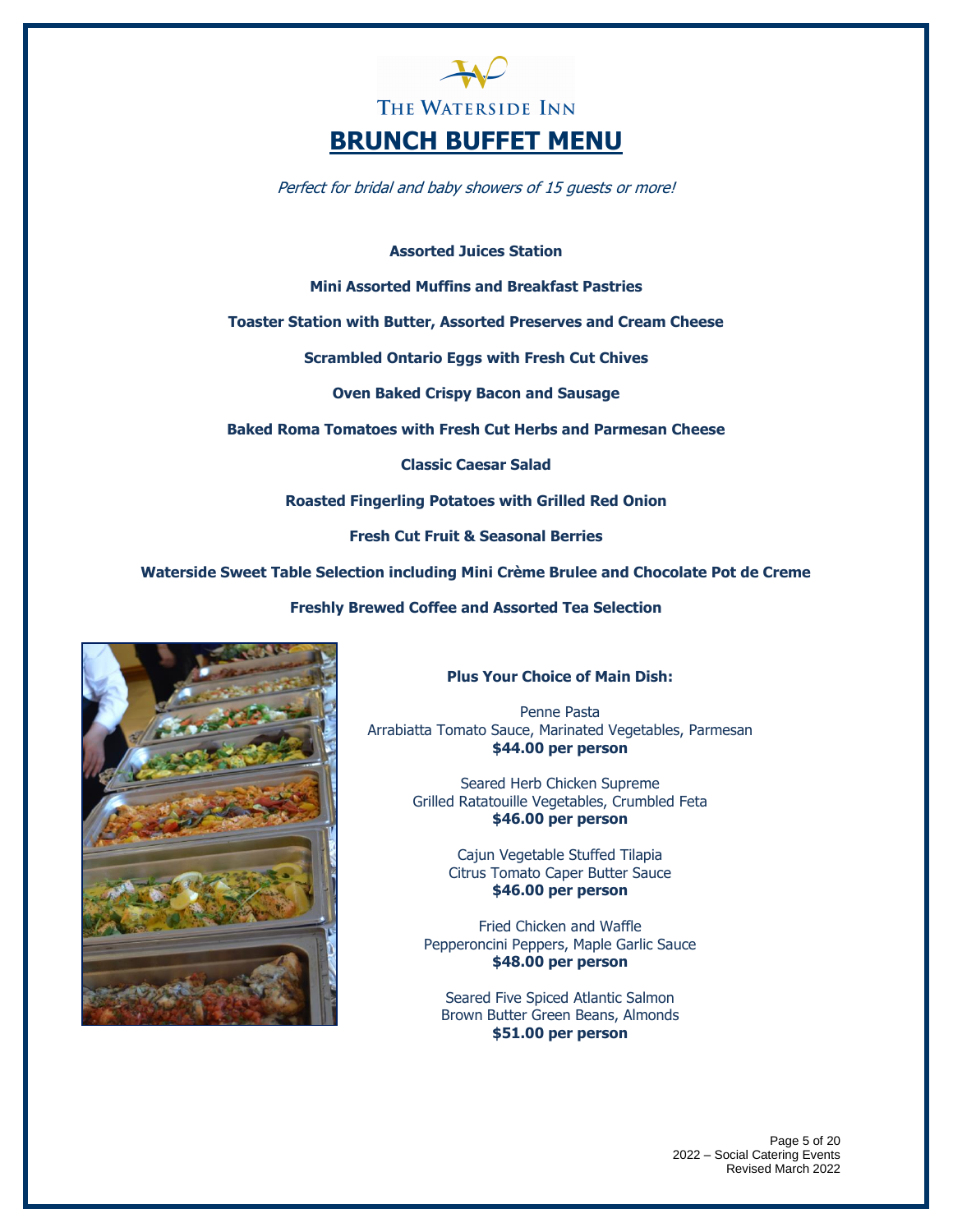

### **LUNCH & DINNER BUFFETS**

**\*For dinner buffets we recommend adding a second protein option.\***

#### **NEIGHBORHOOD MARKET**

Smoked Cheddar and Port Credit Ale Soup, Garlic Croutons Chopped Romaine with Bacon Crumble, Caesar Dressing, Parmesan, Garlic Croutons Grilled Citrus Chicken, Sautéed Leek, Mushroom, Grape Tomato Ragout, Chicken Glaze Parisienne Potatoes Selection of Seasonal Vegetables Sweet Apple Egg Roll, Rolled in Cinnamon Sugar Freshly Brewed Coffee and Assorted Tea Selection **\$40.00 per person**

#### **SPICE CLUB**

Garam Masala Ginger Carrot Soup, Coconut Cream Chickpea Salad, Tomato, Cucumber, Red Onion, Cilantro Lemon Dressing Ginger Beet Salad, Cumin Honey Vinaigrette, Sliced Almonds Turmeric Rice, Cashews, Raisins Chicken Tikka Masala, Fresh Naan Curry Spiced Vegetables Cardamom Pistachio White Chocolate Fudge Freshly Brewed Coffee and Assorted Tea Selection **\$40.00 per person**

#### **THE SILK ROAD**

Seven Spiced Lentil Soup, Caramelized Onion Fattoush – Chopped Lettuce, Fresh Diced Vegetables, Fried Pita, Lemon Pomegranate Dressing Salata – Shredded Iceberg, Diced Tomatoes, Peeled Cucumber, Onion, Lemon Juice, Cilantro Borani Kachalu – Stewed Turmeric Spiced Potato with Tomato Beef Kafta Kabobs, Red Pepper Chutney, Pickled Onion, Naan Bolani – Fried Scallion Stuffed Dough, Cilantro Yogurt Chef's Choice Cream Puffs Freshly Brewed Coffee and Assorted Tea Selection **\$42.00 per person**

#### **MEDITERRANEAN SEA**

Lemon Chicken Soup with Orzo Deconstructed Greek Salad with Iceberg Lettuce, Tomato, Red Onion, Kalamata Olives, Bell Peppers, Feta Cheese, Oregano Vinaigrette Balsamic Roasted Vegetables and Olives Spanakopita and Tzatziki Greek Style Lemon Potatoes Chicken Souvlaki, Rice Pilaf, Grilled Pita Baklava and Fresh Fruit Freshly Brewed Coffee and Assorted Tea Selection **\$42.00 per person**

> Page 6 of 20 2022 – Social Catering Events Revised March 2022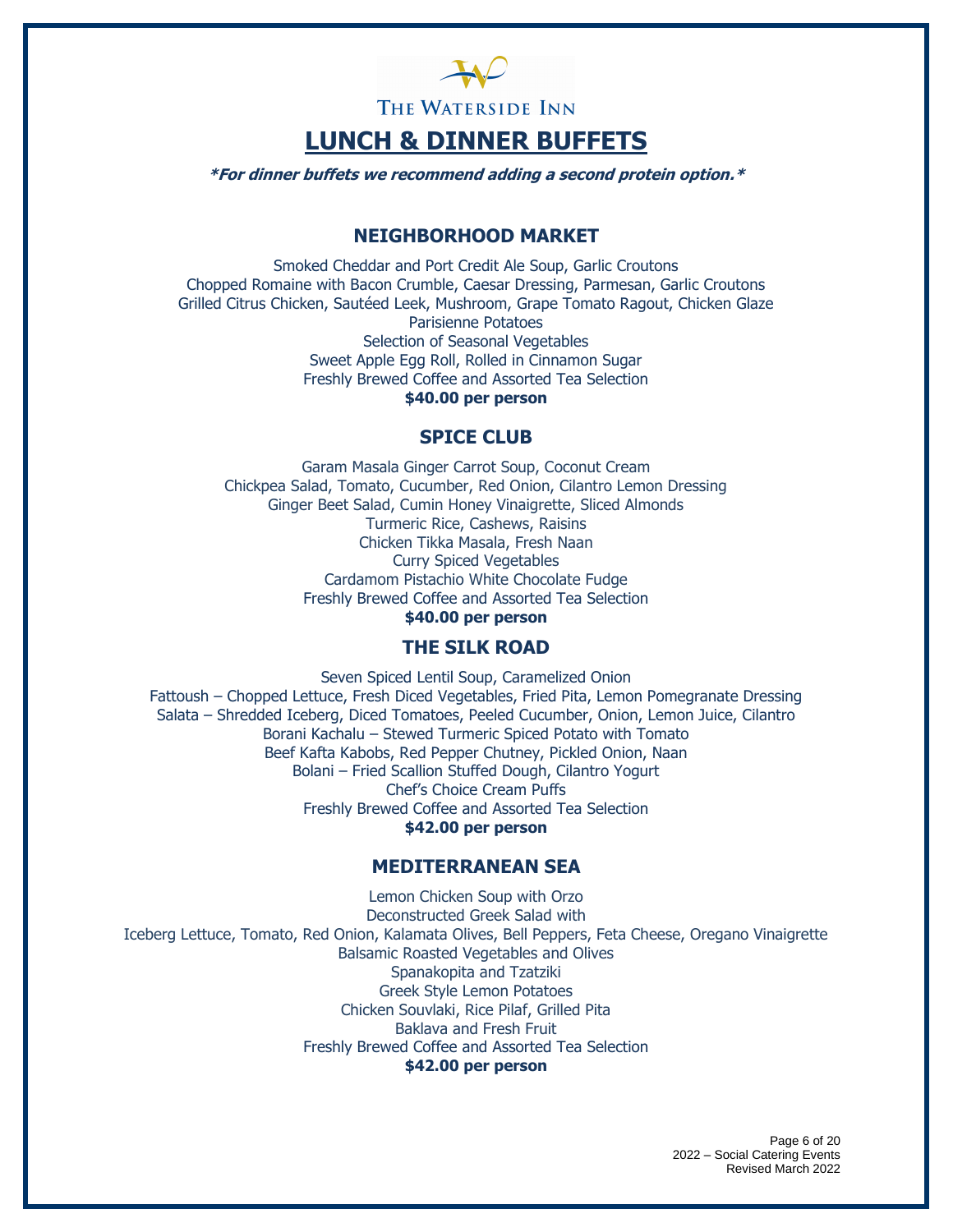

#### **MEXICAN CANTINA**

Tortilla Soup with Cilantro Mexican Chopped Salad with Peppers, Onions, Roasted Corn, Black Olives, Avocado, Chili Lime Vinaigrette Fried Jalapeno Poppers, Chili Cheese Dip Cilantro and Tomato Rice Churros, Chocolate Sauce, Chef's Choice Dessert Chimichanga Fajita Station with Sautéed Peppers and Onions, Warm Flour Tortillas, Jack Cheese, Cilantro Sour Cream, Pico de Gallo, Tim's Hot Sauce, Guacamole, Jalapeno, Pickled Cabbage Slaw Freshly Brewed Coffee and Assorted Tea Selection

Choose One Main: Chipotle Spiced Chicken / Crispy Fried Tilapia / Chili Spiked Marinated Shrimp / Pasilla Pepper Pulled Beef **\$42.00 per person**

#### **OKTOBERFEST**

Kartoffelsuppe – Potato Soup, Bacon Crumble Gurkensalat – Dill Cucumber Salad Kartoffelsalat – Potato Salad, Gherkin, Bacon, Scallion Dijon Mayo Dressing Kasespatzle – Sauteed Dumplings, Cabbage, Mushroom, Gruyere, Parsley Chicken Schnitzel – Breaded Chicken Breast, Mushroom Jus, Sauerkraut, Lemon Wedges Grune Bohnen – Sauteed Green Beans, Red Pepper, Caramelized Onion, Bacon, Fried Breadcrumbs Kaiserschmarrn – Caramelized Shredded Pancake, Fruit Compote, Chantilly, Icing Sugar Freshly Brewed Coffee and Assorted Tea Selection **\$42.00 per person**

### **LITTLE ITALY**

Rustic Minestrone Soup with Hearty Vegetables, Orzo, Warm Focaccia Bread Italian Inspired Green Salad with Chicories, Fennel, Pecorino Cheese, Roasted Red Pepper, White Balsamic Vinaigrette Panzanella Salad with Tomato, Toasted Italian Bread, Cucumber, Onion, Olives, Bocconcini, Basil Red Wine Vinaigrette Penne Pasta Al Forno with Wild Mushrooms, Baby Spinach, Roasted Garlic Parmesan Cream Sauce, Chopped Tomato and Basil Topping Cheese Stuffed AAA Meatballs with Fire Roasted Tomato Sauce, Fresh Cut Basil Espresso Cannoli, Berry Tiramisu, Fresh Fruit Display Freshly Brewed Coffee and Assorted Tea Selection

**\$44.00 per person**



Page 7 of 20 2022 – Social Catering Events Revised March 2022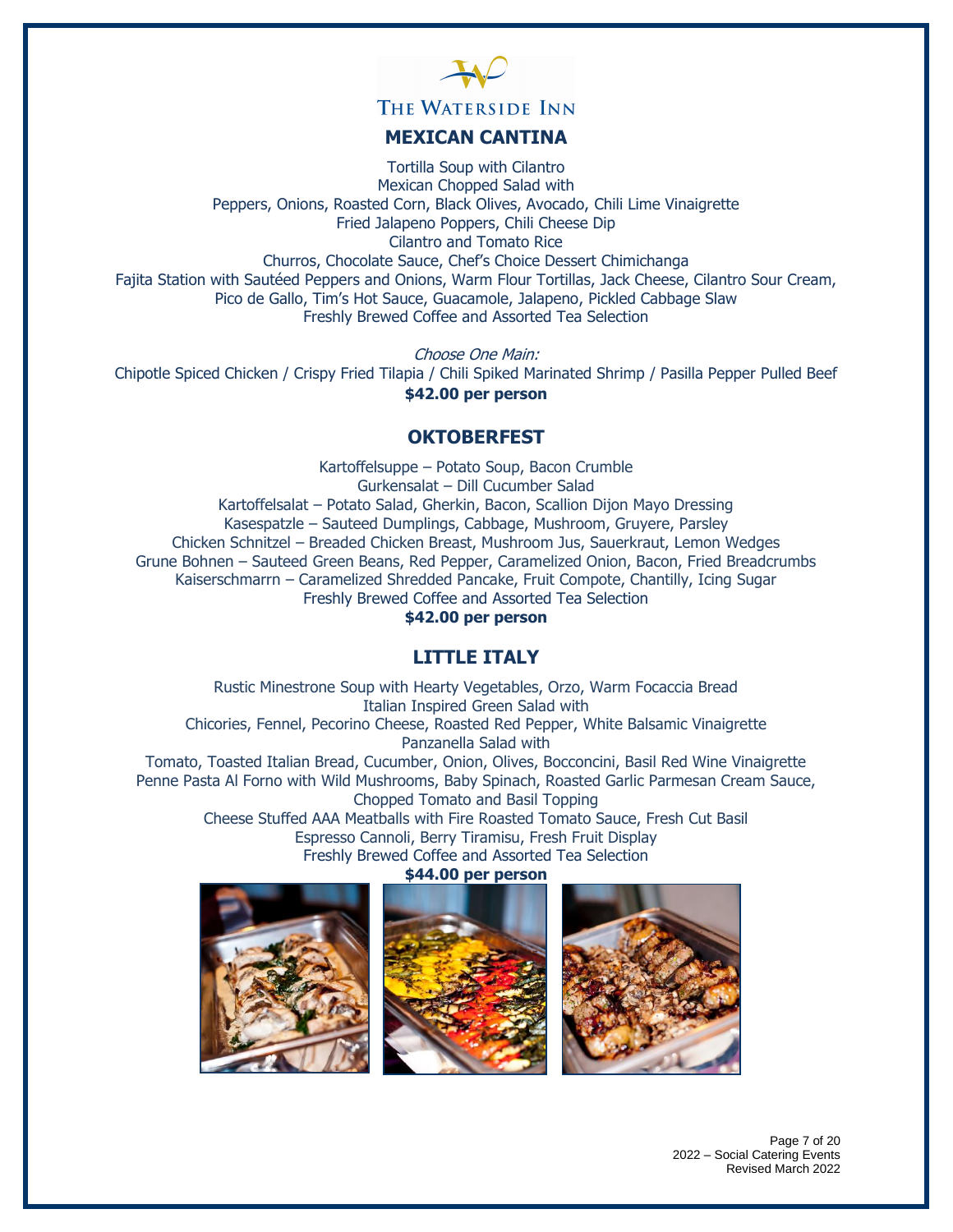

## **DIY Lunch and Dinner Buffets**

Customize your menu by choosing your tier of buffet and then choosing your options!

All the buffet menus are served with freshly baked rolls, butter, coffee, tea and The Waterside Inn Sweet Table.

#### **BASE TIER (minimum 15 guests) - \$47 per person**

- Choose 1 Soup
- Choose 1 Salad
- Choose 2 Sides
- Choose 1 Main Course

#### **SECOND TIER (minimum 25 guests) - \$61 per person**

- Choose 1 Soup
- Choose 2 Salads
- Choose 2 Sides
- Choose 2 Main Courses

#### **THIRD TIER (minimum 25 guests) - \$73 per person**

- Choose 1 Soup
- Choose 3 Salads
- Choose 1 Platter
- Choose 2 Sides
- Choose 2 Main Courses

### **TOP TIER (minimum 50 guests) - \$86 per person**

- Choose 1 Soup
- Choose 3 Salads
- Choose 2 Platters
- Choose 2 Sides
- Choose 3 Main Courses
- Top Tier also includes an upgraded dessert buffet featuring a chocolate fountain!



Page 8 of 20 2022 – Social Catering Events Revised March 2022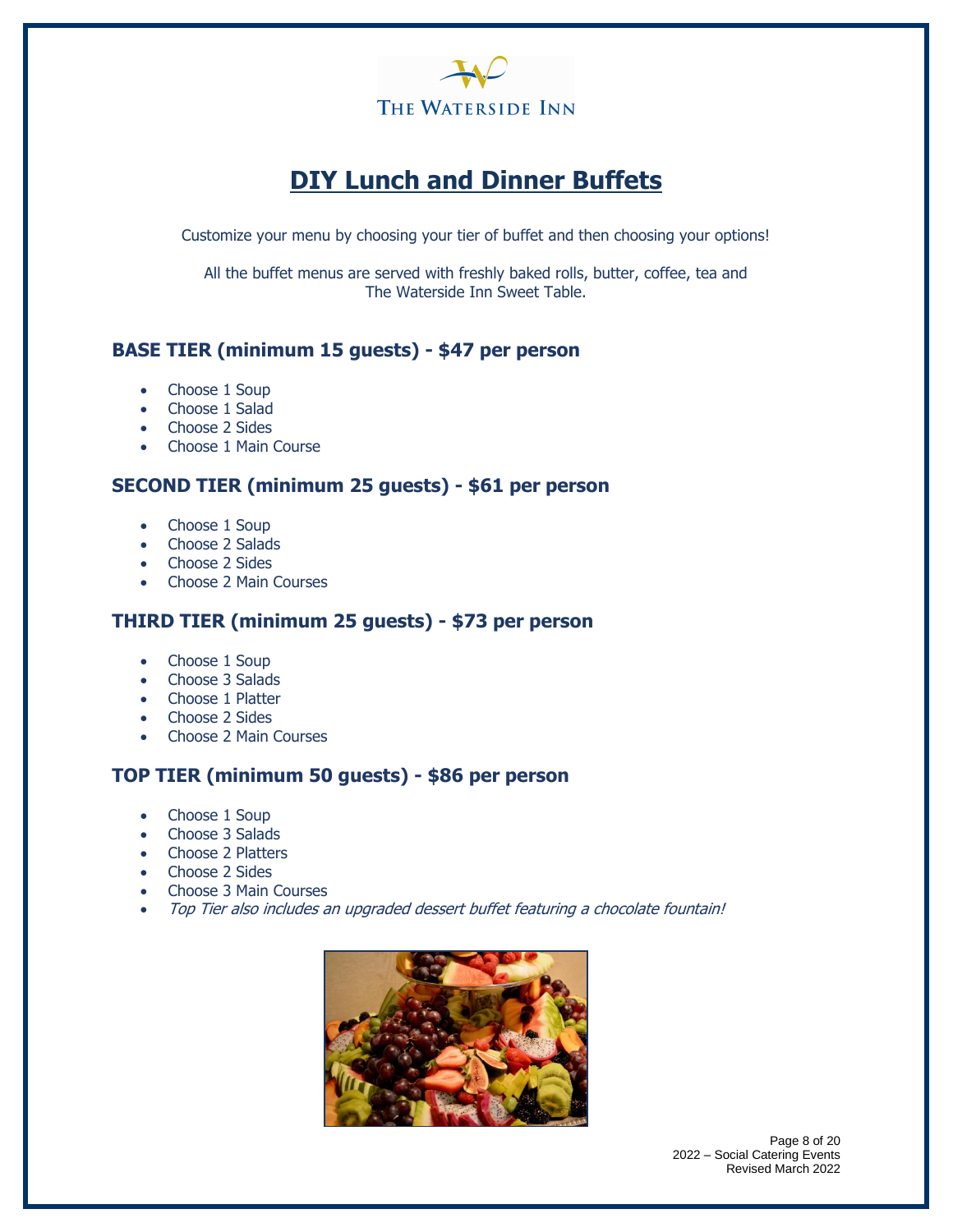

#### **Soups**

- Roasted Butternut Squash, Cinnamon, Maple Cream
- Smoked Tomato
- Wild Mushroom, Roasted Garlic, Parmesan
- Spring Vegetable Minestrone
- New England Clam Chowder

#### **Salads**

- Roasted Vegetable Salad, Fall Greens, Chili Cauliflower, Maple Squash, Sweet Corn, Peppers, Black Beans, Cumin Carrots, Sun Dried Cranberries, Champagne Tarragon Vinaigrette
- Baby Salad Greens with Shaved Root Vegetables and Roasted Shallot Dressing
- Caesar with Romaine, Fresh Lemon and Garlic Rye Croutons
- Deconstructed Greek Salad, Feta, Oregano Vinaigrette
- Vanilla Poached Beets with Goat Cheese, Mandarin Oranges and Pomegranate Seeds
- Balsamic Roasted Mushrooms, Grilled Red Onion, Tomato, Basil, Champagne Vinaigrette
- Hot House Tomato, Baby Bocconcini, Charred Red Onions, Honey Balsamic Vinaigrette
- Asian Noodle Salad, Mandarin Orange, Ginger Garlic Dressing, Scallions
- Citrus Poached Quinoa, Chili Corn, Sweet Bell Peppers, Arugula, Shallot White Wine Vinaigrette

#### **Platters**

- Mediterranean Antipasto Platter including Grilled Vegetables, Old World Cured Meats and Assorted Condiments
- Smoked Atlantic Salmon Platter, Fine Green Beans, Capers, Sea Salt Crostini
- Teriyaki Ginger Baked Atlantic Salmon, Smoked Sea Salt Crostini
- Shrimp and Pickled Vegetables, Caper Cocktail Sauce

#### **Mains**

- Grilled Atlantic Salmon, Ginger Bok Choy, Saffron Cream
- Asian Vegetable Stuffed Tilapia, Charred Pineapple Salsa, Citrus Butter
- Seafood Paella, Saffron Rice, Blackened Spiced Vegetables
- Rosemary Spiked Boneless Leg of Lamb, Roasted Garlic Jus
- Seared Herb Chicken Supreme, Ratatouille Vegetables, Crumbled Feta
- Asian Roasted Chicken, Yuzu Teriyaki Glaze, Crisped Wontons
- Herb Grilled Chicken Breast, Wild Mushroom Ragout, Crispy Onion Strings
- Apple Braised Pork Back Ribs, Tim's Own Homemade BBQ sauce
- Shrimp Etouffee, Spiced Trinity Vegetables, Cajun Rice

#### **Sides**

- Roasted Garlic Mashed Potatoes
- Potato Korma
- Long Cut Cajun Sweet Potato Frites, Jalapeno Mayo
- Lemon Scented Parisienne Potatoes
- Vegetable Rice Pilaf
- Four Cheese Baked Penne Pasta, Roasted Vegetables, Fire Smoked Tomato Sauce
- Herb Buttered Vegetable Medley

Page 9 of 20 2022 – Social Catering Events Revised March 2022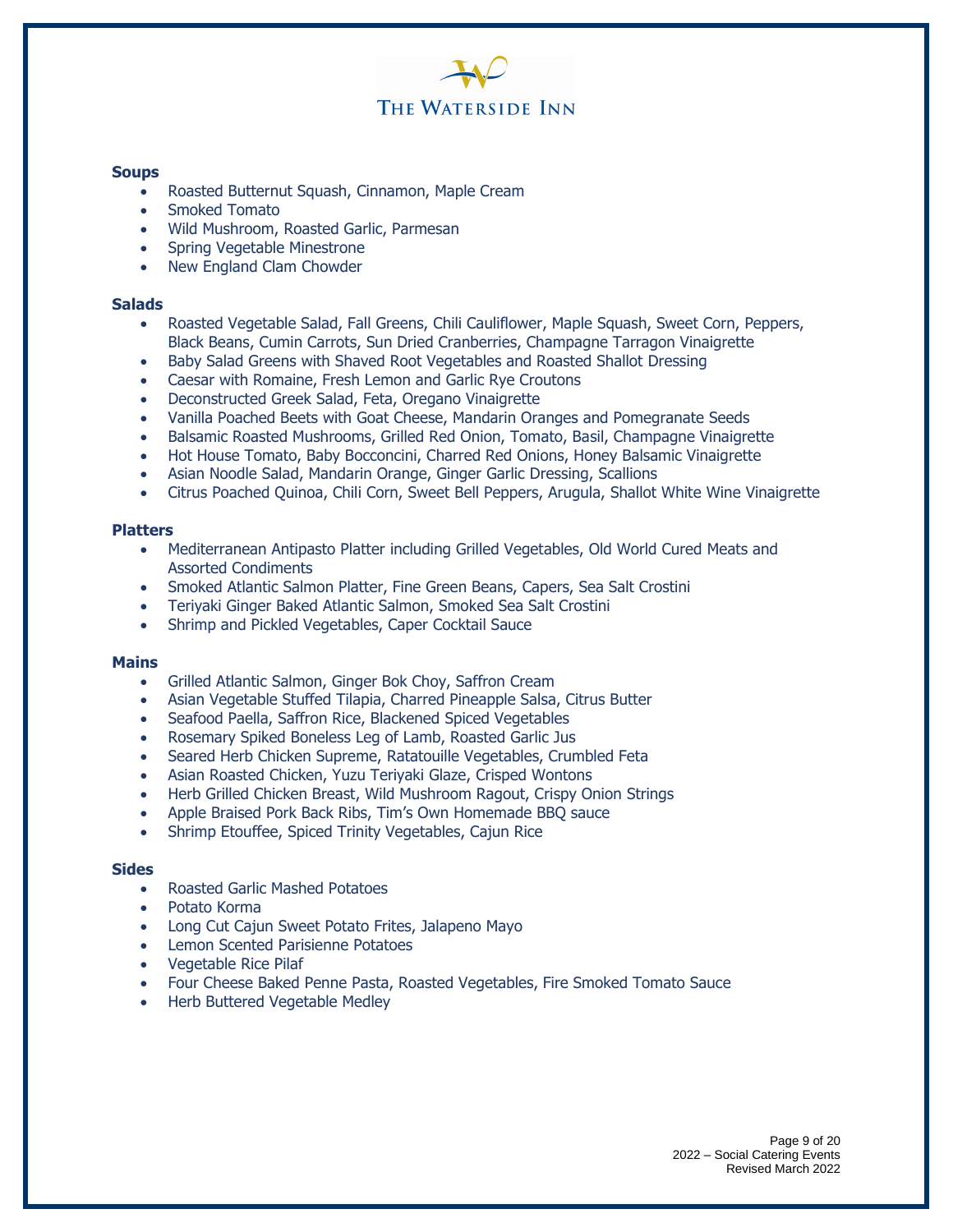

### **PATIO BBQ BUFFETS**

**\*For dinner buffets we recommend adding a second protein option.\***

#### **CHILLIN' 'N' GRILLIN' ON THE DECK**

Classic Caesar Salad Grilled Corn on the Cob, Smokey Jalapeno Butter Gourmet AAA Angus Beef Burgers (Vegetarian Burgers available upon request) Sliced Tomatoes, Canadian Cheddar Cheese, Lettuce, Dill Pickles, Shaved Onions Tomato Ketchup, Deli Mustard, Pickle Relish Hand Cut Yukon Gold Fries with Garlic Mayo Grilled Pineapple, Honey Lime Glaze Ice Cream Sandwiches Freshly Brewed Coffee and Assorted Tea Selection **\$38.00 per person**

#### **FRIENDS ON THE PATIO**

Assorted Bread Rolls and Butter Watermelon, Olive and Feta Salad Tortilla Chips with Guacamole and Salsa Potato Salad with Egg, Black Olives, Pickled Onion, Lemon Parsley Vinaigrette Spinach Salad with Berries, Oranges, Crumbled Goat Cheese, White Balsamic Dressing Cajun Rice with Tomato, Corn, Peppers, Pickled Cabbage Grilled Chicken and Vegetable Kabobs, Cucumber Dill Yogurt Assorted Brownies Freshly Brewed Coffee and Assorted Tea Selection **\$42.00 per person**

#### **THE ULTIMATE PATIO PARTY**

Grilled Corn on the Cob, Chili Lime Butter Roma Tomato, Baby Bocconcini, Fresh Basil, Balsamic Vinaigrette Creamy Lemony Coleslaw Greek Quinoa Salad Nacho Chips, Guacamole, Salsa, Sour Cream Cajun Sweet Potato Wedges Apple Cider Braised Pork Back Ribs, Tim's BBQ Sauce, Allspice Pickled Cabbage Ontario Watermelon and Fresh Fruit Assorted Cookies, Ice Cream Sandwiches and Popsicles Freshly Brewed Coffee and Assorted Tea Selection **\$48.00 per person**

#### • **Additional Protein Options – priced per person**

- \$9 Chicken Breast
- \$9 Grilled Italian Sausage
- \$11 Salmon Filet
- \$13 Shrimp Skewer
- \$MP N.Y. Steak

Page 10 of 20 2022 – Social Catering Events Revised March 2022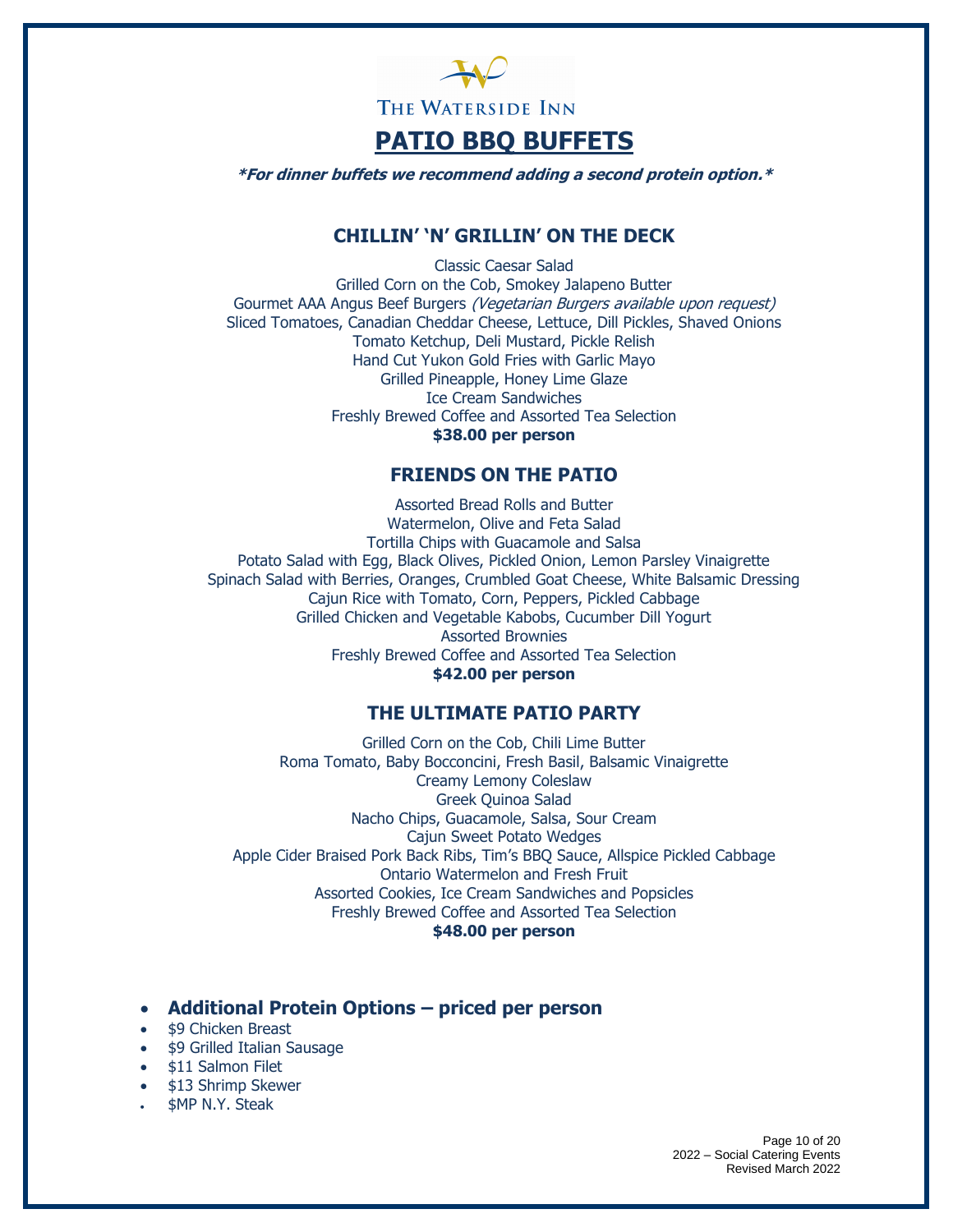

### **COCKTAIL RECEPTION MENU SELECTION**

#### **Passed Hors D'oeuvres**

#### **\$42/dozen Cold Canapes**

Antipasto Skewer with Olive, Bocconcini, Grape Tomato, Balsamic, Fresh Basil Black Olive Bruschetta, Garlic Crostini, Woolwich Goat Cheese Citrus Poached Tiger Shrimp, Cilantro Lemon Cocktail Sauce, Micro Greens Mango & Crab Salad, Savoury Tart, Micro Sprouts Herb Whipped Goats Cheese, Plum Chutney, Phyllo Basket Smoked Salmon Roulade, Dill Cucumber Cream Cheese, Garlic Crostini Italian Lollipops, Prosciutto, Provolone, Basil Oil Roasted Vegetable Stuffed Mushroom Caps, Padano Parmesan Wild Mushroom and Goat Cheese Tart, Yellow Pepper Pesto

#### **\$48/dozen Hot Hors D'oeuvres**

Brie and Double Smoked Bacon Arancini Butter Chicken Lollipop, Raita Dip Hokkaido Shrimp Skewer, Ginger Miso Aioli Mini Buttermilk Fried Chicken and Waffles with Maple Hot Sauce Mini Greek Spanakopita and Tzatziki Sauce Ginger Beef Skewers, Horseradish Mustard Aioli Vegetarian Spring Rolls with House Sesame Plum Sauce Petite Brie Grilled Cheese Sandwich, Green Peppercorn Ketchup

#### **\$54 /dozen Gourmet Hors D'oeuvres**

Bacon Wrapped Sea Scallop, Cilantro Chipotle Remoulade Kofta Spiced Chicken Sliders, Pickled Onion, Red Pepper Chutney, Sesame Bun Moroccan Roasted Vegetable Wontons, Honey Mint Dipping Sauce In House Made Beef Tenderloin Wellington, Sriracha Mustard Dipping Sauce East Coast Crab Cakes, Togarashi Chili Red Pepper Coulis, Micro Cress Mini Beef Wonton Tacos, Pico de Gallo, Guacamole, Shredded Cheese

#### **Interactive Cocktail Reception & Chef Manned Stations Plus \$60/hour chef fee**

\$280 **Carved Canadian Leg of Lamb** (serves 15) Seasoned with Garlic and Rosemary, Served with Tzatziki and Pita Bread, Garlic Hummus

\$300 **Whole Atlantic Salmon Wellington** (serves 30) Wild Mushroom Duxelle and Baby Spinach, Bearnaise Sauce

\$Market **AAA Roasted New York Strip Loin** (serves 20) Horseradish, Mustards and Natural Beef Jus, Served with Caramelized Onions and Wild Mushrooms

\$Market **Slow Roasted AAA Prime Rib of Beef** (serves 30) Horseradish, Mustards and Cognac Peppercorn Jus, Served with Fresh Baked Yorkshire Pudding

\$Market **Freshly Shucked Oysters** (minimum 100pcs)

Price Market Fresh Selection of Oysters with Mignonette Sauce, Cocktail Sauce and Assorted Condiments

Page 11 of 20 2022 – Social Catering Events Revised March 2022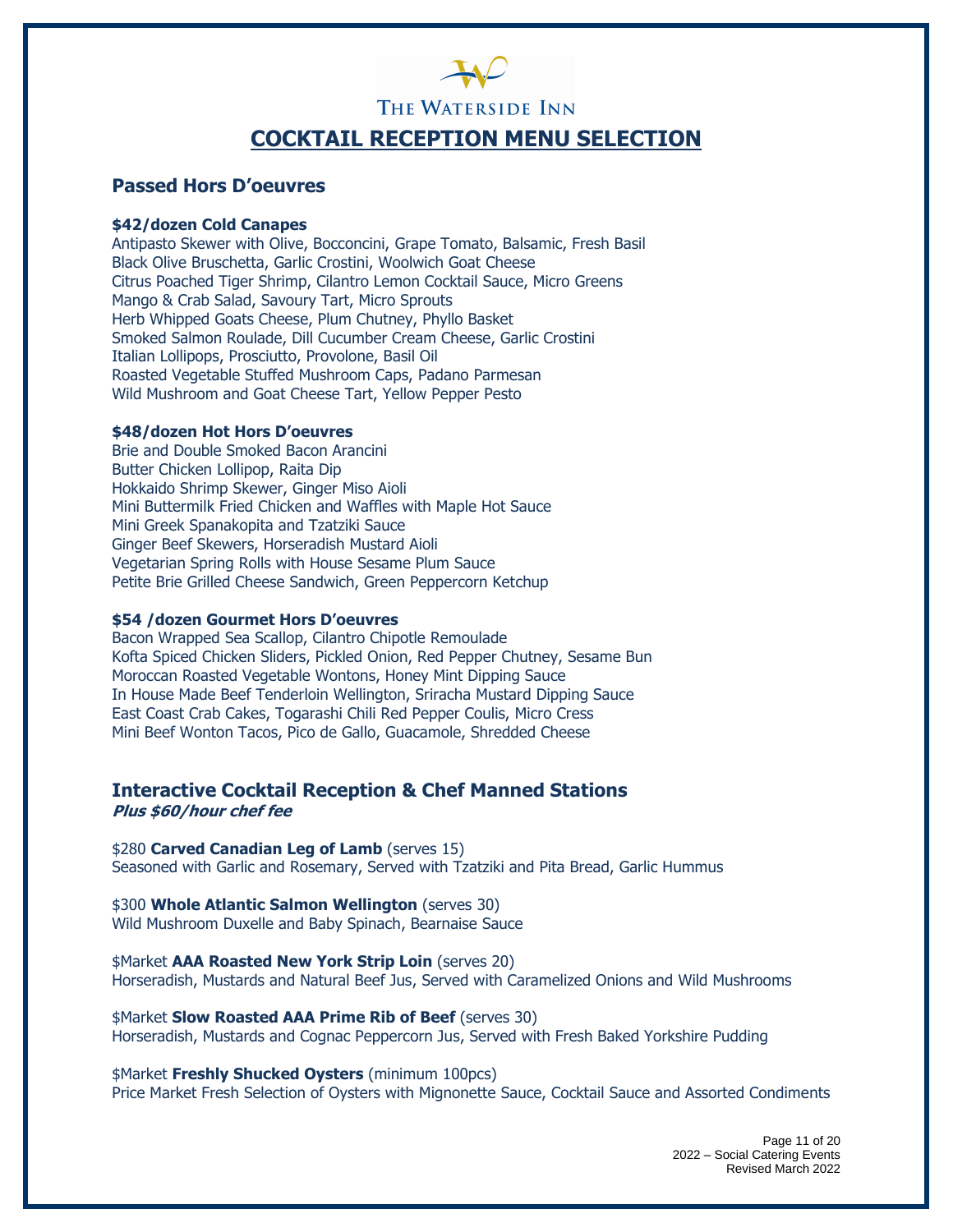#### **Interactive Cocktail Reception & Chef Manned Stations Cont. Plus \$60/hour chef fee**

#### \$15/person **Vegetable Curry Station**

Slow Simmered Vegetable Curry, Warm Naan Bread, Rice Pilaf, Samosas, Cucumber Mint Raita, Cilantro Mint Sauce

- Add Butter Chicken \$9
- Add Garlic Shrimp \$10
- Add Ginger Beef \$16

#### \$16/person **Pasta Bar**

DeCecco Pasta with Smoked Tomato Sauce or Alfredo Sauce, Basil Pesto, Sundried Tomatoes, Olives, Torn Chicken, Peppers, Garlic and Parmesan, Foccacia Toast

#### \$21/person **Risotto Station** (minimum 25ppl)

Arborio Rice cooked with Shallots, White Wine, Diced Tomatoes, Roasted Vegetables and finished with Parmesan Cheese and Butter

- Add Herb Chicken \$7
- Add Garlic Shrimp \$10
- Add Lobster Meat \$16

#### **Cocktail Reception / Late Night Table - Food Bars (minimum 15ppl)**

\$10/person **Vegetable Crudités,** with Blue Cheese or House Spiced Ranch Dip

#### \$14/person **Self-Serve Poutiniere**

Yukon Gold Fries smothered with House Made Spiced Gravy, Traditional Cheese Curds, Scallions, Sour Cream

- Add Butter Chicken \$9
- Add Duck Confit \$9
- Add Chili Lime Ground Beef \$14

#### \$20/person **Chef's Seasonally Inspired Flatbreads**

- Roasted Red Pepper, Cracked Olives, Feta Cheese, Arugula
- Caramelized Onions and BBQ Chicken, Monteray Jack
- Hot House Tomato, Buffalo Mozzarella, Basil Pesto
- Pepperoni, Crumbled Bacon, Mushrooms, Mozzarella

#### \$20/person **Nacho Cheese Fondue (minimum 50ppl)**

Cheddar Ale Sauce flowing through our tiered fountain, served with Nacho Chips, Jalapeno Peppers, Diced Peppers and Onions, House Made Chili, Salsa, Sour Cream, Guacamole

#### \$22/person **Soft Taco Bar**

Warm Tortilla Shells with Crispy Fried Chicken, Shredded Lettuce, Shredded Monterey Jack Cheese, Sautéed Mixed Peppers and Onions, Black Beans, Corn, Jalapeno Peppers, Pickled Cabbage, Assorted Taco Condiments

- Add Crisped Basa Fillet \$7
- Add Cajun Blackened Chicken \$9
- Add Chipotle Beef \$16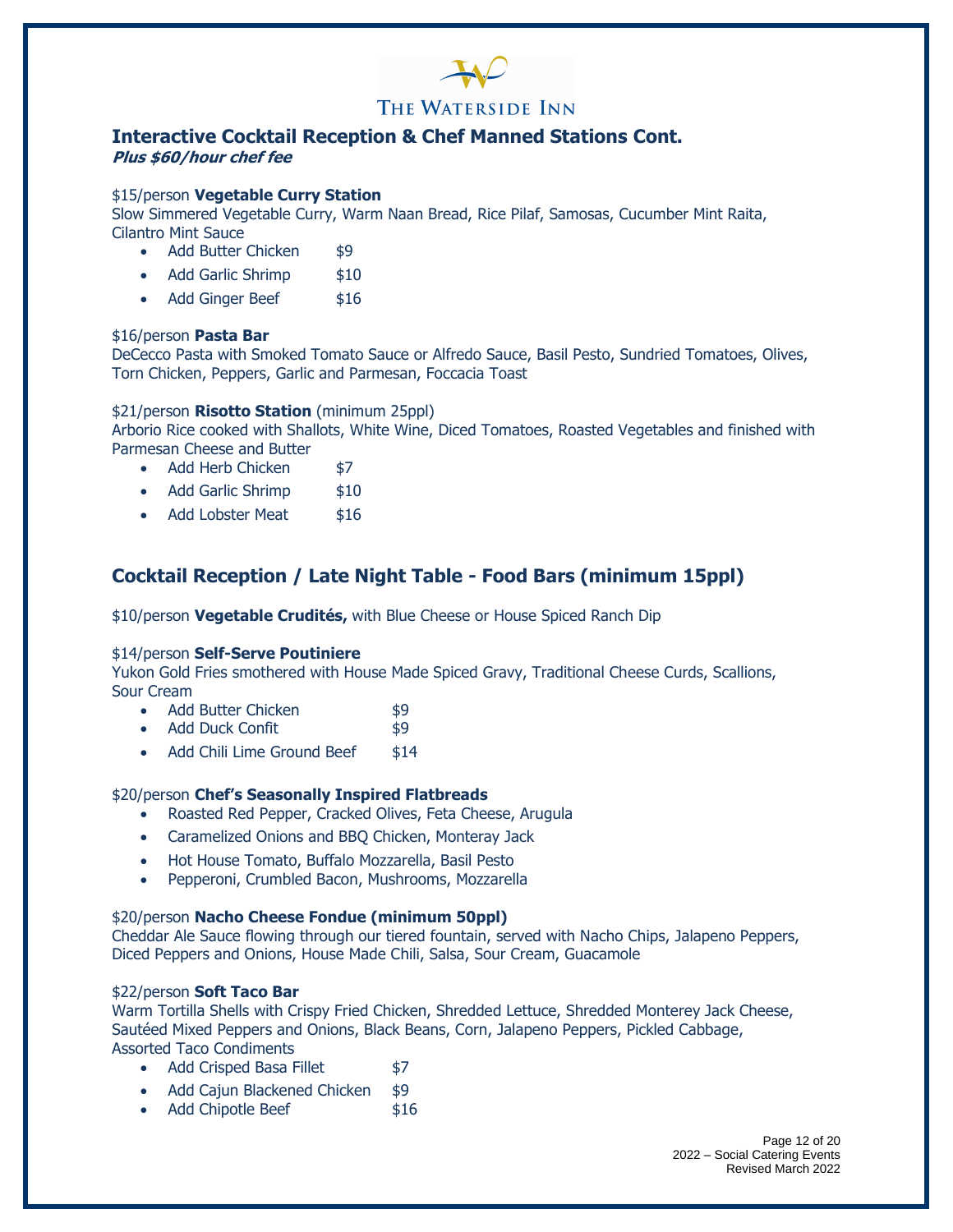

#### **Cocktail Reception / Late Night Table - Food Bars (minimum 15ppl) Cont.**

#### \$22/person **Mediterranean Bar**

Mediterranean Inspired Breads, Dips and Spreads, Marinated Vegetables, European Cured & Smoked Meats, Barreled Aged Goats Feta Cheese, Spiced Olives, House Made Pickles, Antipasto Mushrooms, Vine Ripened Tomatoes, Baby Bocconcini Pearls with Micro Basil

- Add Grilled Calamari \$8
- Add Shrimp (3pcs) \$10

#### \$22/person **Pub Buffet on Stavebank**

Roasted Chicken Wings (Honey Garlic **or** BBQ Sauce), Nachos with Condiments, Deep Fried Pickles, Frites with Roasted Garlic Mayo and Green Peppercorn Ketchup

#### **Late Night Table - Dessert Table Selections**

#### \$8/person **Milk and Cookies**

Freshly Baked Cookies served with White and Chocolate Milk Shooters (choose three cookie flavours):

| Chocolate Chip          | <b>Peanut Butter</b>     |
|-------------------------|--------------------------|
| Shortbread              | <b>Coconut Macaroons</b> |
| Double Chocolate Chip   | <b>Oatmeal Raisin</b>    |
| Chocolate Brownie Fudge | Gingersnap               |

#### \$9/person **Good Ol' Popcorn Bar**

Buttered and Salted, Cajun, Balsamic Vinegar, Pesto and Curry Spices (includes popcorn cart!)

#### \$10/person **Mini Donut Bites**

Chocolate and Caramel Sauce, Crushed Peanuts, Crushed Candy, Graham Crumbs, Toasted Coconut Sprinkles, White Chocolate Chips

#### \$12/person **Baked Brie Wrapped in Phyllo Pastry**

Served with Red Currant Jam, Toasted Nuts, Crisps and Cheese Crackers

#### \$15/person **Late Night Sweet Table**

The Waterside Inn Sweet Treats Table including Fresh Fruit Presentation, Artisan Cookies, House Made Squares, Tarts and Brownies

#### \$15/person **Sliced Seasonal Fruit and Berry Presentation**

Served with Minted Yogurt and Honey Dip

#### \$22/person **International Cheese Presentation**

Chef's Selection of Local & Imported Cheese, Cascade of Fresh Fruit and Berries, Dried Nuts & Fruit, Crispy Flatbreads and Crackers

• Add Old World Charcuterie Meats and Condiments \$8

#### \$26/person **Chocolate Fountain Station** (minimum 25ppl)

Dark Chocolate, served with Assorted Seasonal Fruit, Assorted Mini Cheesecake, Salted Pretzels, **Marshmallows** 

> Page 13 of 20 2022 – Social Catering Events Revised March 2022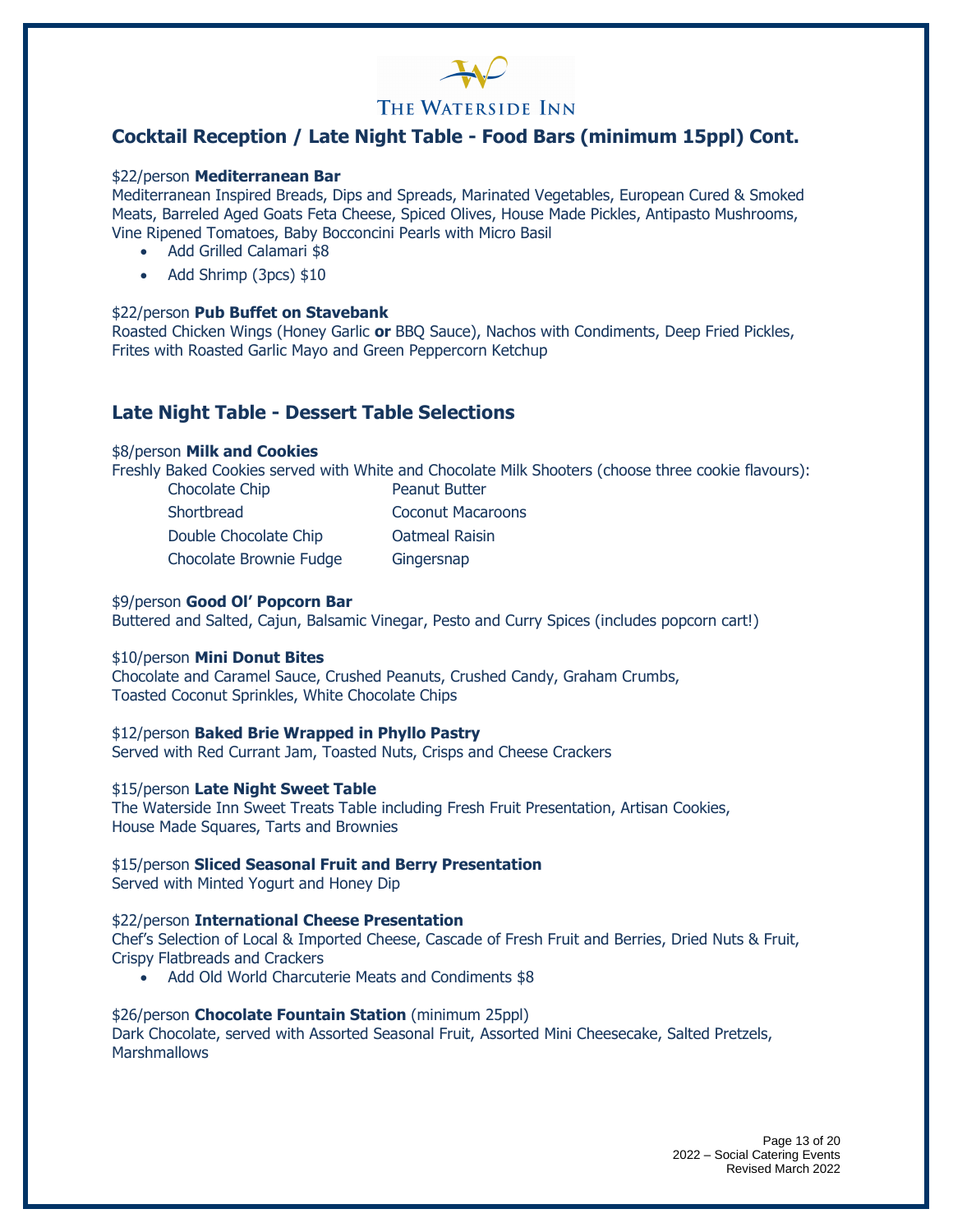

### **A LA CARTE PLATED MENU SELECTION**

#### **From the Soup Kettles**

- \$13 **Roasted Butternut Squash Bisque,** Cinnamon Maple Sour Cream
- \$13 **Spring Vegetable Minestrone,** Spring Vegetables, Herbs, Vegetable Broth
- \$13 **Vegetable Moroccan Harika,** Cilantro Crème Fraiche
- \$13 **Thai Curry with Coconut, Crisp Wontons**
- \$13 **Caramelized Onion, Mozzarella Crouton,** Chopped Herbs
- \$13 **Wild Mushroom and Herbs,** Gorgonzola Crouton
- \$13 **Smoked Tomato Vodka Bisque,** Chopped Herbs
- \$13 **Potato Leek Soup, Scallion Crème Fraiche**
- \$18 **Maritime Lobster Bisque,** Brandy Spiked, Chive Oil

#### **Out of the Garden**

- \$13 **Spring/Summer Baby Salad Greens -** Cherry Tomatoes, English Cucumber, Raspberries, In House Made Raspberry Vinaigrette
- \$13 **Fall/Winter Baby Salad Greens -** Shaved Root Vegetables, Roasted Shallot Dressing
- \$13 **Arugula Salad –** Artichoke, Olive, Roasted Red Pepper, Pepperoncini, Cherry Tomato, Roasted Garlic Dressing
- \$14 **Baby Spinach and Frisée -** Roasted Grapes, Mandarin Orange, Crumbled Goat Cheese, Cajun Spiced Pecans, Honey Sage Vinaigrette
- \$17 **The Chopped Caesar -** Crisp Romaine Leaves, Bacon Crumble, Shaved Parmesan, Pesto Garlic Crouton, Creamy Garlic Dressing

#### **Appetizers, Pasta, Risotto, Vegetarian Entrees (Appetizer Size/Entrée Size)**

- \$14 / \$28 **Garganelli Pasta**  Arrabiatta Sauce, Cracked Black Olives, Marinated Artichokes, Roasted Red Pepper, Charred Tomato, Fresh Cut Basil, Shaved Parmesan \$14 / \$28 **Cheese Tortellini**  Leek, Mushroom and Cream Sauce, Fresh Cut Herbs \$16 / \$32 **Roasted Red Pepper and Brie Risotto**  Arborio Rice cooked in a Vegetable Stock, finished with Fresh Cut Herbs and Parmigiano-Reggiano \$16/ \$32 **Sweet Pea & Lemon Risotto**  Arborio Rice, Light Saffron Stock infused with Thyme and Lemon, Green Pea Puree and Parmigiano-Reggiano \$16 / \$32 **Mediterranean Vegetable Purse** Grilled Assortment of Vegetables, Wrapped in Grilled Zucchini, Red and Yellow Pepper Coulis, Crisp Garlic Pita \$17 / \$34 **Vegetable Fritter and Haloumi** Pan Seared Sweet Potato and Vegetable Cake, Red Lentil Curry Sauce, Cucumber Mint Raita, Grilled Naan Bread \$17 / \$34 **Southern Stuffed Pepper** Trinity Vegetable Chili Rice, Corn, Black Beans, Tomatoes,
	- Jalapeno Monteray Jack Cheese, Cilantro Sour Cream, Tortilla Chip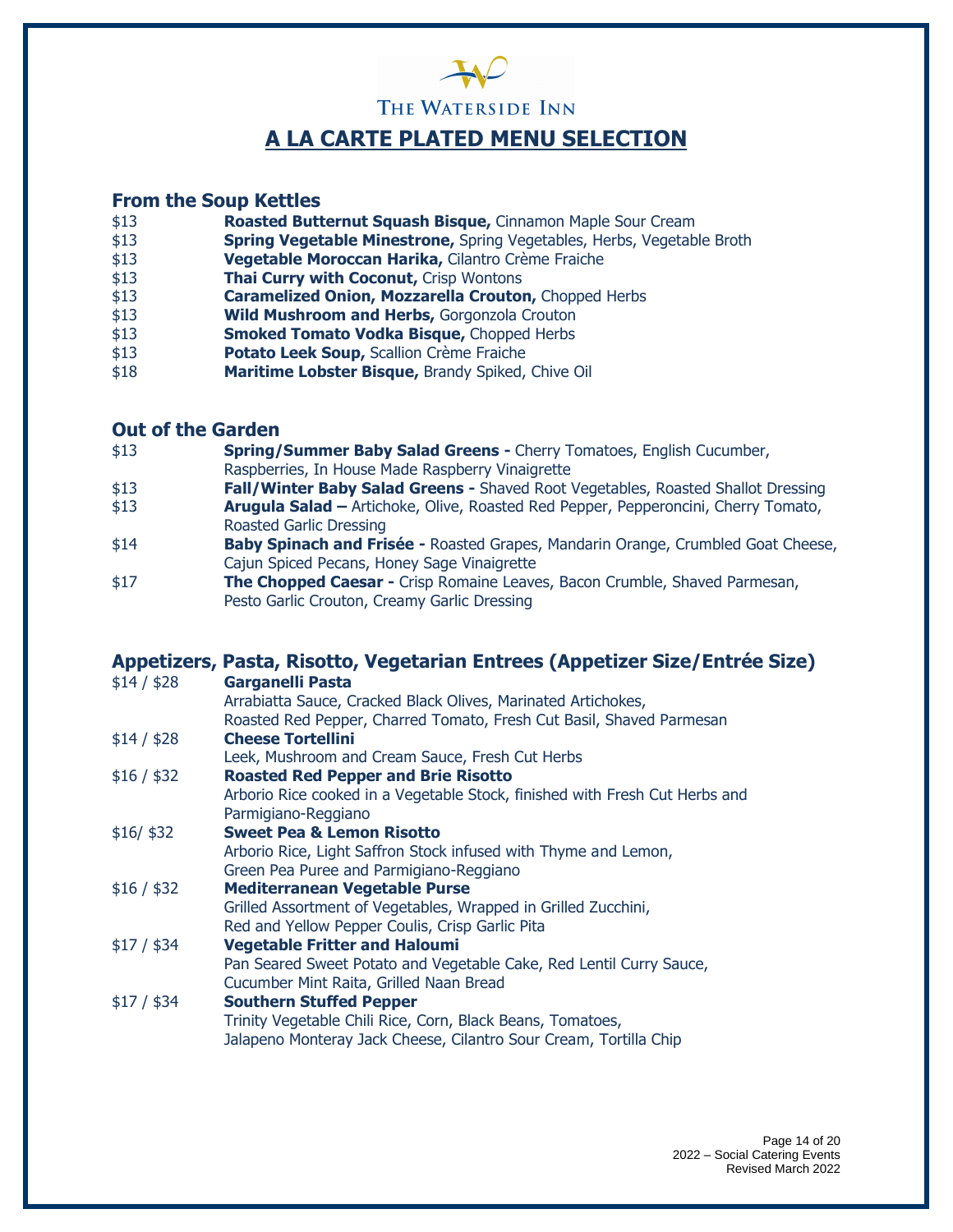

### **A LA CARTE PLATED MENU SELECTION**

**Fish** (prices are based on market availability)

- \$34 **Pan Seared Tilapia Fillet,** Charred Pineapple Chutney, Citrus Butter Sauce
- \$36 **Five Spiced Salmon Fillet,** Yuzu Cream
- \$MP **Pan Roasted Chilean Sea Bass,** Saffron Beurre Blanc, Crisped Taro Root

#### **Meat & Poultry**

- \$34 **Pan Seared Chicken Supreme,** Sherry Mushroom Cream Sauce
- \$37 **Roasted Stuffed Chicken Supreme,** Stuffed with Vegetable Ratatouille and Feta Cheese, Truffle Chicken Jus
- \$MP **9oz AAA Thick Cut Strip Loin,** Pommery Mustard Horseradish Rubbed, Red Wine Green Peppercorn Jus
- \$MP **6oz AAA Grilled Beef Tenderloin,** Whiskey Jus, topped with Smoked Tomato and Sea Salt
- \$MP **10oz AAA Slow Roasted Prime Rib,** Fresh Baked Mini Yorkshire Pudding, Natural Pan Jus
- \$MP **Chicken and Beef Duo,** Herb Grilled Chicken Supreme with Roasted Garlic Herb Cream Sauce, Petite Beef Fillet with Wild Mushroom Beef Glaze

#### **Entrée Sides**

#### **(above entrees are served with seasonal vegetables and your choice of side):**

Garlic Herb Roasted Fingerling Potatoes Bacon and Herb Mashed Potatoes Roasted Garlic and Thyme Mashed Potatoes Caramelized Onion and Rosemary Mashed Potatoes Butter Crushed New Potatoes Scalloped Potatoes (+\$2.00) Twice Baked Potatoes (+\$2.00)

#### **Desserts**

- \$14 **Classic Vanilla Crème Brûlée,** Macerated Berries, Scattered Sauces
- \$14 **Apple Cinnamon Fritter and Vanilla Bean Ice Cream,** Gold Flakes, Whiskey Caramel Sauce, Cookie Tuille
- \$14 **Vanilla Caramel Tartufo,** Seasonal Berry and Mint Compote
- \$14 **Mocha Pot du Creme,** Drunken Strawberry Mint Compote
- \$14 **Chocolate Fudge Brownie,** Vanilla Bean Ice Cream, Gold Flakes
- \$15 **Lemon Curd Cheesecake, Toasted Marshmallow Topping**
- \$16 **Warm Chocolate Hazelnut Lava Cake,** Strawberry Mint Compote

#### **Kids Menu**

(Children's Meals include a Starter Salad or Soup and Ice Cream)

- \$25 Choose one of the following entrees:
	- Crispy Chicken Fingers with House Cut Fries and Veggie Sticks
	- Grilled Cheese Sandwich with House Cut Fries and Veggie Sticks
	- Cheeseburger with House Cut Fries and Veggie Sticks
	- Chef's Choice Pasta with Tomato Sauce or Butter



Page 15 of 20 2022 – Social Catering Events Revised March 2022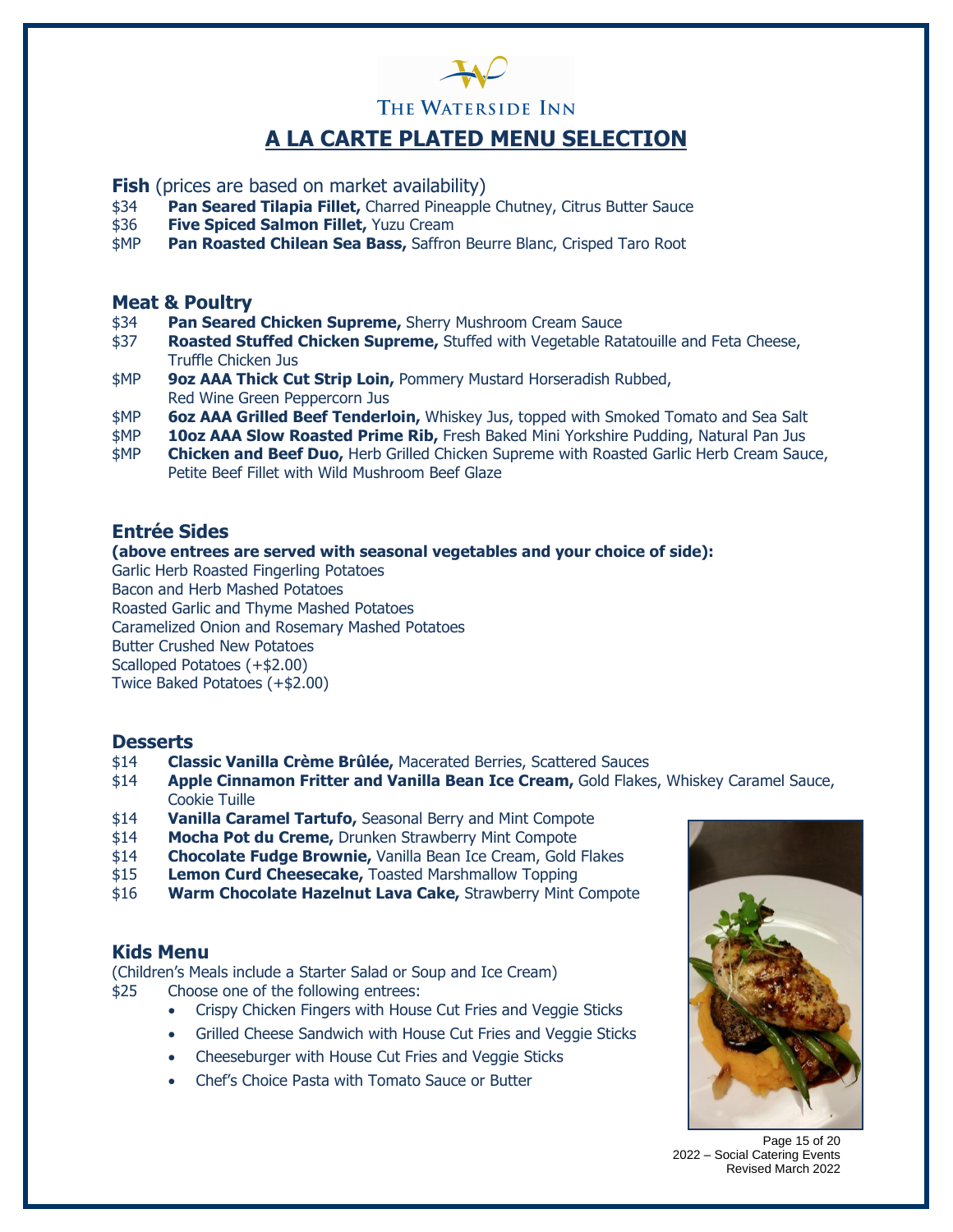

#### **HOST BAR**

NESTLE PURE LIFE STILL WATER (330 ML) \$3.00 SOFT DRINKS \$3.50 ASSORTED FRUIT JUICES \$4.75 DOMESTIC BEER BOTTLE \$8.00 IMPORTED BEER BOTTLE \$9.00 PREMIUM BRANDS 1.25 OZ \$8.50 HOUSE WINE GLASS \$11.00

The above prices **do not include** the 13% Harmonized Sales Tax and 16% Service Charge. There is no charge for soft drinks used as mixers. Please note if consumption of beverages is less than \$300.00, a bartender fee of \$15.00 per hour (minimum of four hours) will be applied.

#### **PUNCH BOWLS**

 $(1$  GALLON = 25 GLASSES) CRANBERRY, APPLE AND 7-UP PUNCH \$80.00 ORANGE, PEACH, PINEAPPLE, MANGO AND GINGER ALE \$80.00 GUAVA, ORANGE AND PINEAPPLE PUNCH \$80.00 GUAVA, MANGO AND PASSIONFRUIT PUNCH \$80.00 GUAVA, MANGO AND PINEAPPLE PUNCH \$80.00 CHAMPAGNE PUNCH (MIMOSAS OR BELLINIS) \$130.00 RUM PUNCH \$150.00

#### **CASH BAR**

NESTLE PURE LIFE STILL WATER (330 ML) \$4.00 SOFT DRINKS \$4.50 ASSORTED BOTTLED FRUIT JUICES \$6.25 DOMESTIC BEER BOTTLE \$10.50 IMPORTED BEER BOTTLE \$12.00 PREMIUM BRANDS 1.25 OZ \$11.25 HOUSE WINE GLASS \$14.50

The above prices **include** the 13% Harmonized Sales Tax and 16% Service Charge. There is no charge for soft drinks used as mixers. If the consumption of beverages is less than \$350.00, a bartender fee of \$15.00 per hour (minimum of four hours) as well as a cashier's fee of \$15.00 per hour (minimum of four hours) will be applied.

> Page 16 of 20 2022 – Social Catering Events Revised March 2022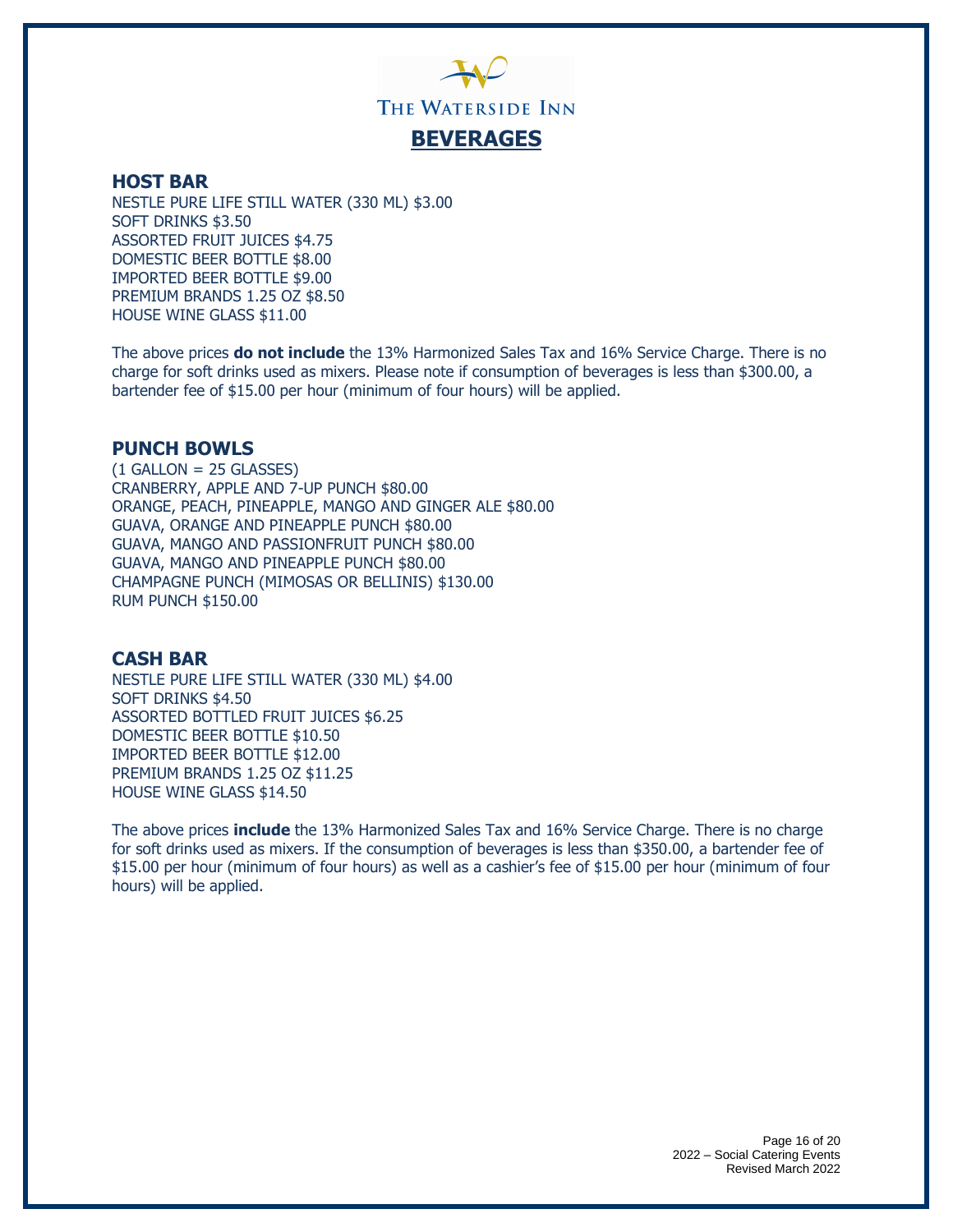

Page 17 of 20 2022 – Social Catering Events Revised March 2022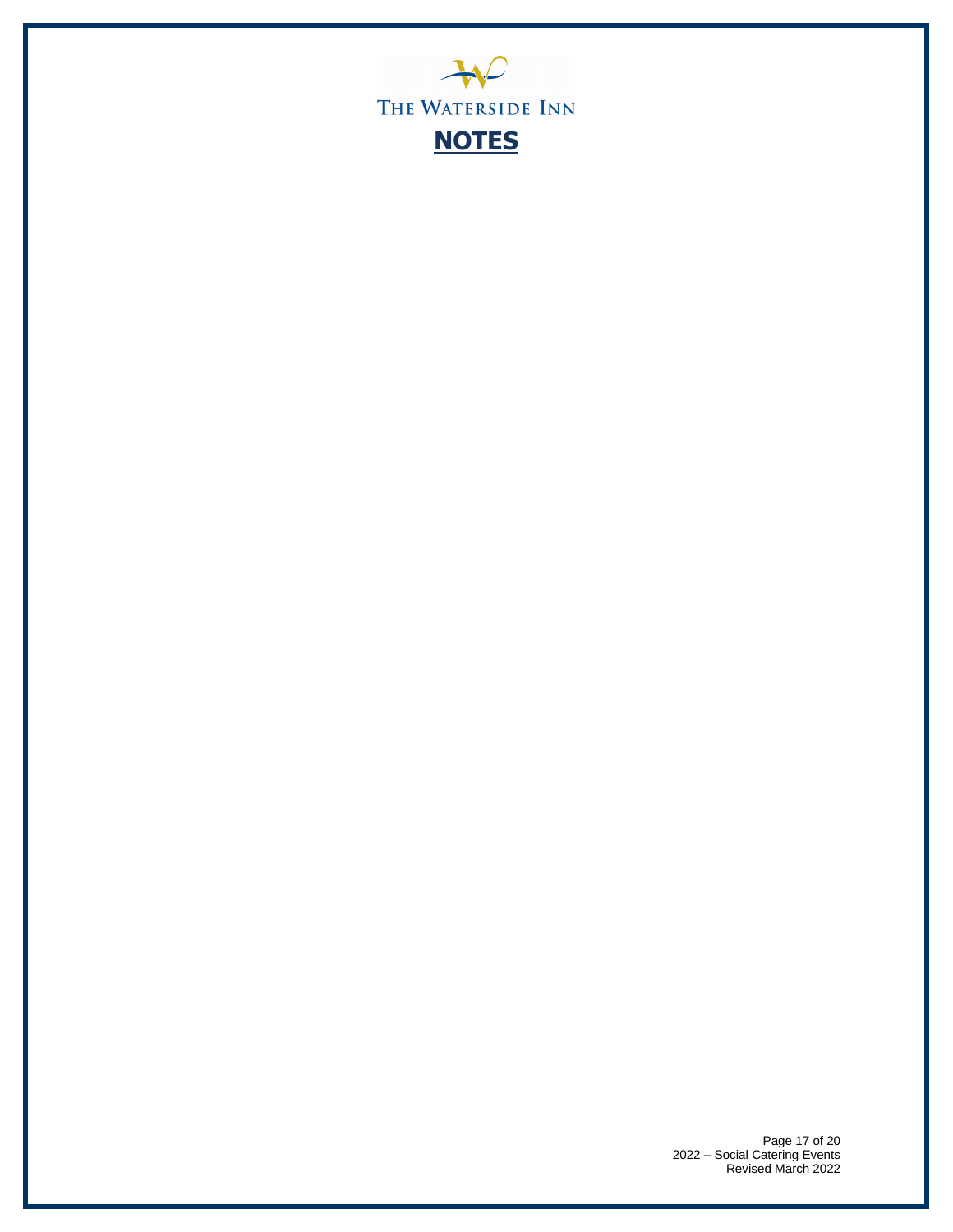## THE WATERSIDE INN **RECOMMENDED VENDOR LIST**

#### **Cakes/Cupcakes/Sweets/Treats DJ Services**

AG Macarons **Impact Entertainment** 647-977-3030 416-953-5281

905-896-2253 905-915-1682

Lakeshore Creamery **Example 20** Feedback Promotions 647-213-5213 905-277-8668

647-348-2253 905-615-8585

Succulent Chocolates & Sweets Music in Motion 416-882-1535 647-549-5229

The Social Bakeshop **Perpetual Rhythms** 905-271-7612 647-528-3548

## **Décor / Event Rentals Florists**

416-939-7116 647-294-7739

Designs by Dina Raindrops on Roses 905-781-7811 416-845-9724 [www.designsbydina.ca](http://www.designsbydina.ca/) [www.rorflowers.ca](http://www.rorflowers.ca/)

Fantastik Trading Stavebank Florist 905-670-1636 905-278-2426

[www.agmacarons.com](http://www.agmacarons.com/) [www.impactentertainment.ca](http://www.impactentertainment.ca/)

La Casa Dolce **Blue Frog Entertainment Inc.** [www.lacasadolce.ca](http://www.lacasadolce.ca/) [www.bluefrogentertainment.ca](http://www.bluefrogentertainment.ca/)

[www.lakeshorecreamery.com](http://www.lakeshorecreamery.com/) [www.feedbackpromotions.com](http://www.feedbackpromotions.com/)

Patricia's Cake Creations **MacMillan Entertainment Group** [www.patriciascakes.com](http://www.patriciascakes.com/) [www.macmillangroup.com](http://www.macmillangroup.com/)

[www.succulentchocolates.com](http://www.succulentchocolates.com/) [www.musicinmotiondjservice.com](http://www.musicinmotiondjservice.com/)

[www.thesocialbakeshop.ca](http://www.thesocialbakeshop.ca/) [www.perpetualrhythms.com](http://www.perpetualrhythms.com/)

# Decorake Ltd. **Plush Flowers** [www.decorake.com](http://www.decorake.com/) [www.plushflowers.ca](http://www.plushflowers.ca/)

[www.fantastiktrading.com](http://www.fantastiktrading.com/) [www.stavebankflorist.com](http://www.stavebankflorist.com/)

Page 18 of 20 2022 – Social Catering Events Revised March 2022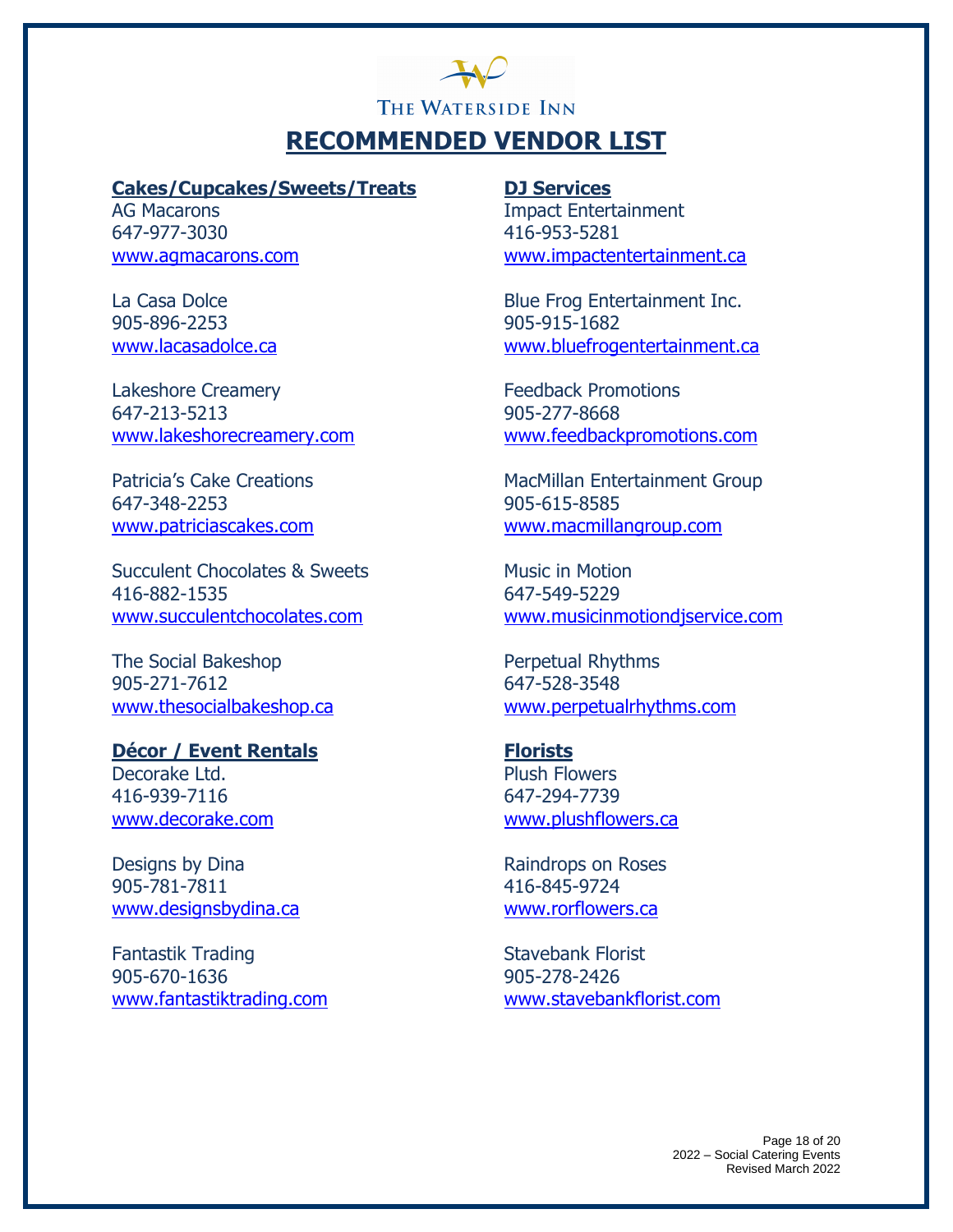## THE WATERSIDE INN **RECOMMENDED VENDOR LIST**

Art of Celebrations BluSoul 416-843-6367 Singers [www.artofcelebrations.com](http://www.artofcelebrations.com/) 416-846-3687

Event Culture Liz Craig 647-393-3750 Pianist [www.eventculture.ca](http://www.eventculture.ca/) 647-466-4198

Let's Party Consultants **Montage Music** [www.letspartconsultants.com](http://www.letspartconsultants.com/) 416-924-8180

Perfect Planners Shari Lundy [www.perfectplanners.ca](http://www.perfectplanners.ca/) 416-239-0523

Trevents **Photographers** [www.trevents.ca](http://www.trevents.ca/) 416-948-9711

Your Main Event [www.yourmainevent.ca](http://www.yourmainevent.ca/) 905-844-2727

### **Invitations**

905-848-6309 416-580-9379

Paper Decorum Kostel Photo 905-990-8400 647-290-9060 [www.paperdecorum.com](http://www.paperdecorum.com/) [www.kostelphoto.com](http://www.kostelphoto.com/)

647-299-2588 647-208-5824 [www.stylishmoments.ca](http://www.stylishmoments.ca/) [www.mpsg.ca](http://www.mpsg.ca/)

### **Event Planners Musicians & Performers**

416-697-2789 Flute/Piano/Guitar/Harp/String

416-805-2096 The Classic String Quartet

647-236-3624 Anthony Parazo Photography [www.anthonyparazo.com](http://www.anthonyparazo.com/)

416-720-2240 As It Happens Photography [www.asithappensphoto.com](http://www.asithappensphoto.com/)

Aktiv Art & Design Avenue Photo [www.aktivart.ca](http://www.aktivart.ca/) [www.avenue-photo.com](http://www.avenue-photo.com/)

Stylish Moments **Mississauga Photo Studio & Gallery** 

Studio Cabral 416-588-8244 [www.studiocabral.com](http://www.studiocabral.com/)

> Page 19 of 20 2022 – Social Catering Events Revised March 2022